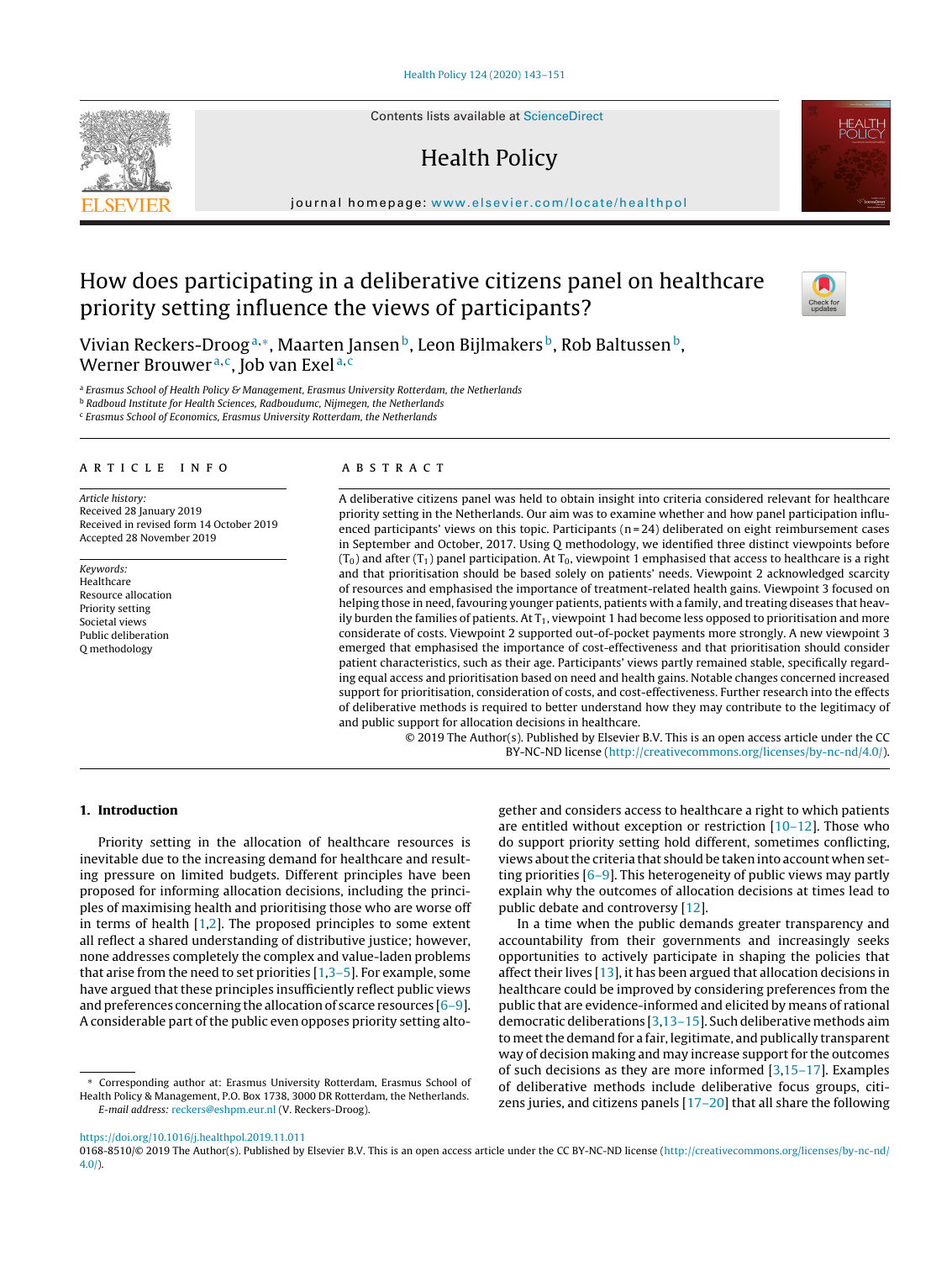characteristics: (i) the formation of a small group of citizens who represent a larger population based on predefined characteristics, (ii) one or more meetings about the issue of interest, (iii) the preparation and dissemination of background information concerning the issue of interest, (iv) the involvement of experts to either inform the citizens or answer their questions about the issue of interest, and (v) the formulation of a set of recommendations or proposals based on the participants' deliberations [\[17\].](#page-8-0)

Deliberative methods are increasingly applied to inform allocation decisions in healthcare, even though they are generally more time-consuming, labour-intensive, and expensive than nondeliberative methods (e.g. preference elicitation by means of surveys) [[21\],](#page-8-0) and very little is known about their effect. For example, empirical evidence concerning their effect on allocation decisions and the views and preferences of participants is scarce [[17–22\].](#page-8-0)

In the autumn of 2017, a deliberative citizens panel was held to obtain insight into participants' views and preferences concerning healthcare priority setting and identify the criteria they considered relevant for decisions concerning the composition of the basic benefits package of the health-insurance system in the Netherlands [\[23,24\].](#page-8-0) Health insurance is mandatory for all inhabitants of the Netherlands and the basic benefits package covers a broad range of curative and preventive treatments to protect citizens against catastrophic healthcare spending. Although in some countries deliberative citizens panels are more frequently applied, e.g. the citizens council applied by the National Institute for Health and Care Excellence in the United Kingdom (UK)  $[25]$ , this panel was the first to be applied in the Netherlands in the context of healthcare priority setting. A detailed description of the applied deliberative approach and results of the panel can be found in Bijlmakers et al. [[24\].](#page-8-0) The aim of the current study was to examine whether and how panel participation influenced participants' views on healthcare priority setting. To meet this aim, we used Q methodology to investigate the views among participants before and after they participated in the panel. This methodology is increasingly applied in health services research [[7,26\]](#page-8-0) and to identify and describe public views on healthcare priority setting [e.g. [6–9\].](#page-8-0) In the current study, we extended previous applications of this methodology to examine changes in participants' views over time. The application of Q methodology enabled us to combine aspects of quantitative and qualitative methods to systematically examine whether and how views changed at the group level as well as the extent to which individual participants still identified with their initial viewpoints after the panel.With this study, we aim to contribute to the existing literature on the effect of applying deliberative methods for informing allocation decisions in healthcare. The approach and results of this study may be of interest to public authorities and organisations in the healthcare sector as well as in other sectors that apply, or consider applying, deliberative methods in the context of policy development and evaluation. Furthermore, the results of this study provide insight into the possible additional value of applying deliberative methods in the context of healthcare priority setting.

## **2. Methods**

#### 2.1. Citizens panel

Twenty-four citizens were recruited for panel participation by Motivaction; an independent research and consultancy agency in the Netherlands. The sampling was aimed at composing a varied, yet balanced, panel regarding age, gender, geographical spread, and eight 'mentality groups'. Each of these groups represents a different set of shared values regarding work, leisure, and politics and has a distinct lifestyle and consumption pattern [\[24,27\].](#page-8-0) For more information on the recruitment of participants and a description of the 'mentality groups', we refer the interested reader to Bijlmakers et al. [[24\]](#page-8-0) and Motivaction [[27\].](#page-8-0)

The panel met during three full weekends between September 16 and October 29, 2017. Two experienced moderators, who were employed by Motivaction, lead the panel's deliberations on eight reimbursement cases: dental (orthodontic) braces for children, medicines for patients with Alzheimer's disease, for patients with heartburn (pyrosis), and for children with Attention Deficit Hyperactivity Disorder, the orphan drug eculizumab for patients with atypical Hemolytic Uremic Syndrome (aHUS), a total body scan, bariatric surgery and prevention for patients with obesity, and a hip replacement for elderly patients  $[24]$ . These cases concern a broad range of health technologies and patient populations and were selected to represent the variety of criteria, arguments, dilemmas, and societal values that the panel could deem relevant for setting priorities  $[23,24]$ . The first four cases were discussed during the first weekend and the latter four during the second weekend. Each case was introduced with a short video in which information was provided about the prevalence, symptoms, and course of the disease as well as the available treatment options. After watching the video, participants read written case descriptions individually and deliberated on them in small groups, followed by plenary deliberations. During the third weekend, participants were asked to prioritise the eight cases for reimbursement and discuss the trade-off between the criteria they deemed relevant for setting these priorities. In three separate plenary sessions that were held during the second and third weekend, participants were given the opportunity to discuss their questions about medical, ethical, and economic aspects of healthcare priority setting with three experts on these topics who also had expertise on the reimbursement process in the Netherlands. These experts were instructed to answer participants' questions based on their professional knowledge and experience, but not divulge their personal views on this topic. More information on the selection of the reimbursement cases and a detailed overview of the programme of the panel can be found in Bijlmakers et al. [[24\].](#page-8-0)

On September 4, i.e. two weeks before the panel commenced, an information meeting was held during which the participants received general information about the topic, objective, and procedure of the panel. The provided information was kept sparse to avoid influencing the participants before the start of the panel [\[24\].](#page-8-0) After the first weekend, the participants received a brochure with information about increasing healthcare expenditures, the organisation and financial structure of the Dutch healthcare system, and how healthcare priorities are currently set in the Netherlands. This information was provided to facilitate more in-depth deliberations during the second and third weekend of the panel [\[24\].](#page-8-0)

## 2.2. Approach

Our study was conducted in three consecutive steps common to Q methodology studies [[26\].](#page-8-0) First, we developed a comprehensive set of statements relating to the topic of healthcare priority setting in the Netherlands. Second, we collected data by administering the same statement-ranking exercise twice: before the participants received the information package during the information meeting and directly after the final panel meeting. Third, we analysed the collected data to examine possible changes in participants' views during the course of the panel. We describe the steps in more detail below.

### 2.3. Statement set

We developed a structured statement set that was broadly representative of our topic of interest, and hence aimed to cover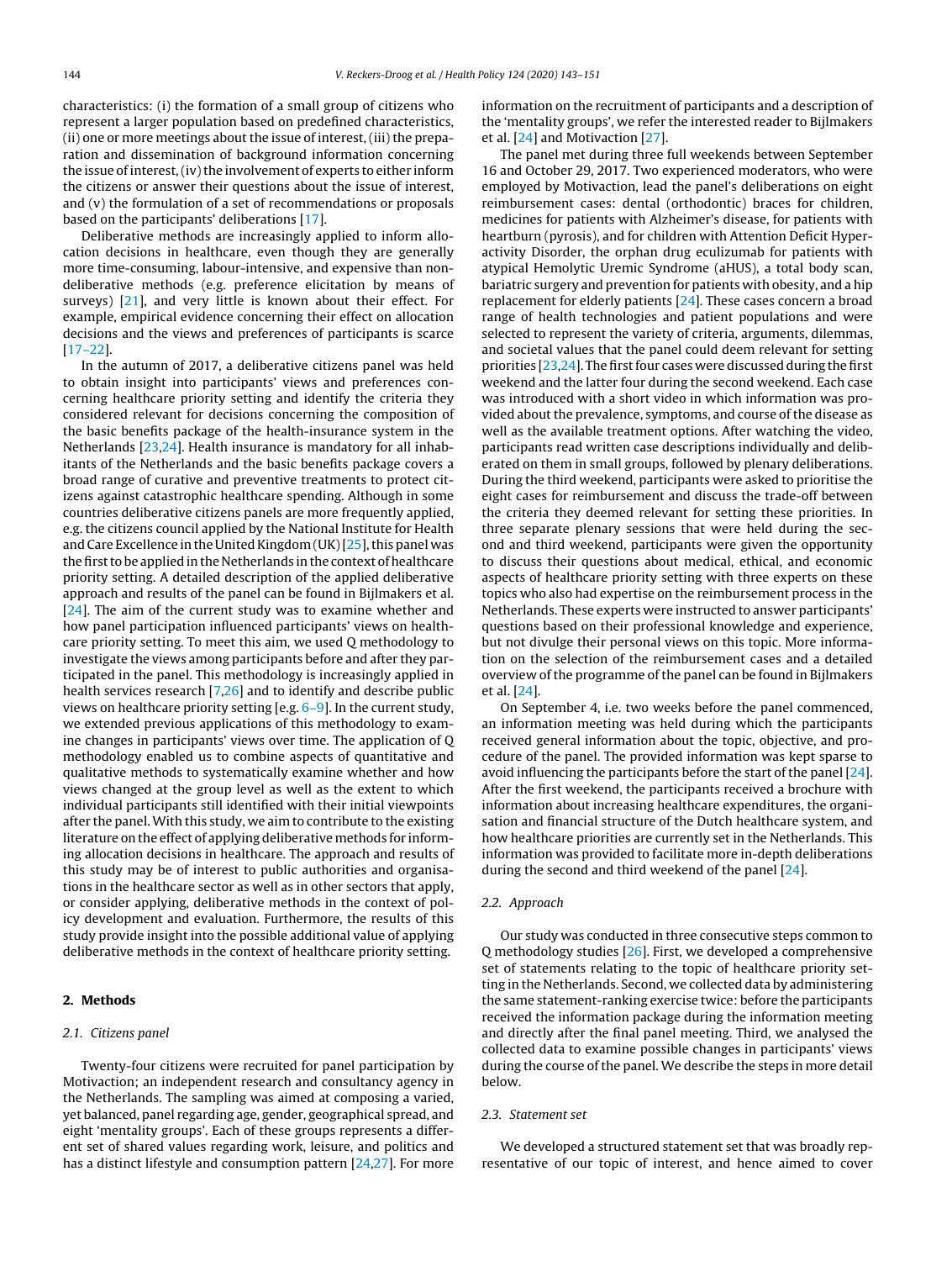all issues that participants could deem relevant for healthcare priority setting in the Netherlands. For this, we adopted the conceptual framework of the most recently conducted Q methodology study on healthcare priority setting in the Netherlands [\[9\].](#page-8-0) This study focused specifically on prioritising end-of-life care in the Netherlands [\[9\]](#page-8-0) and its framework distinguished 20 characteristics that are categorised into six domains: characteristics of the patient, characteristics ofthe illness, characteristics ofthe treatment, health effects of treatment, broader effects of treatment, and moral principles. To better align this framework with our—more general—topic ofinterest, we additionally inspected the framework of a Q methodology study that focused more generally on healthcare priority setting in ten European countries, among which the Netherlands [[7\].](#page-8-0) After considering the relevance of the characteristics included in these two frameworks for the current study, we removed statements concerning 'prior health consumption/previous health profile', 'distribution of fixed health gains/threshold effect', and 'capacity to benefit' from the first framework  $[9]$  and included statements concerning 'rarity of the disease', 'costs/budget impact of the treatment', and 'supplier-induced demand' from the second framework [\[7\].](#page-8-0) We then selected 25 statements from the first framework [[9\]](#page-8-0) and one statement from the second framework [[7\],](#page-8-0) and supplemented these with two statements from related Q methodology studies that were conducted in the UK  $[6,8]$ . In order to achieve a balanced statement set that covered all issues of interest to this study, we formulated seven additional statements based on criteria and considerations that policy makers in the Netherlands deem relevant in allocation decisions that were not yet reflected in the statement set [\[23,24,28,29\].](#page-8-0) Finally, we translated the statements into the Dutch language. Because the set was based on four previous carefully designed and piloted studies, no pilot test was conducted.

[Table](#page-4-0) 3 in the results section includes the final set of 35 statements and their origin. The 20 characteristics in six domains and the associated statement numbers are presented in Appendix A.

## 2.4. Data collection

All 24 participants in the citizens panel also participated in this study. This sample size was sufficient for the purpose of this analysis [\[26,30\].](#page-8-0) The participants completed the first statement-ranking exercise during the information meeting on September 4, 2017 ( $T_0$ ) and the second directly after the final panel meeting on October 29, 2017 ( $T_1$ ). Before performing the exercise, participants received an oral group instruction on how to perform the exercise from one of the researchers (MJ). They received a copy of these instructions on paper (see Appendix B), for reference. This researcher remained present during the exercise in case participants had any questions about the procedure. Subsequently, participants received a set of the 35 statements printed on cards, a sorting grid (see Appendix C), and a response sheet. Participants first read all statements and divided them into three piles ('agree', 'disagree', and 'neutral'). Then, they re-read the statements in the 'agree' pile, selected the two they agreed with most, and placed them in column 9 of the sorting grid, followed by placing the next three statements they then agreed with most in column 8 and so on until they finished this pile. Next, they followed the same procedure for the 'disagree' pile, starting with column 1, and finally placed the statements in the 'neutral' pile in the remaining open spots in the middle of the grid. After finishing the exercise, participants used the response sheet to explain in writing their motivation for placing the statements in the extreme positions of the grid, i.e. columns 1 and 9. The columns were presented to participants as being from 1 to 9 on the sorting grid to avoid imposing connotations of negative, neutral or positive to columns of the grid; however, we recoded the columns to -4 to +4 for the analysis of the data and interpretation of the viewpoints.

#### 2.5. Data analysis

We conducted a principal component analysis followed by oblimin rotation to identify groups of participants with highly (Pearson) correlated statement rankings at both time points separately. This type of oblique rotation method is typically used to allow for a non-orthogonal rotation. We selected the best number of factors from all possible factor solutions that were supported by the data by applying the criteria: (i) eigenvalues of factors  $> 1$ and (ii) a minimum of two non-confounded 'exemplars' per factor. Exemplars are those participants with (i) a factor loading above the significance threshold of 0.33 (p < 0.05; calculated as  $1.96/\sqrt{35}$ , where 35 is the number of statements) and (ii) for whom the square of the loading for a factor is larger than the sum of the square loadings for all other factors [\[30,31\].](#page-8-0) Based on inspections of the correlations between factors and the interpretation of the factors in each factor solution, we selected the factor solution that lead to the most intelligible reduction of the data. Subsequently, we computed factor arrays for each factor. These arrays represent how a participant with a correlation of 1 with a factor would have ranked the statements. We used the factor arrays, including the characterising and distinguishing statements, for interpreting the factors as viewpoints. Characterising statements are those that hold the positions -4, -3, +3, and +4 in the factor arrays, and as such represent the statements that participants with a specific viewpoint least and most agreed with. Distinguishing statements are those with a statistically significantly different position in a factor array from their position in the array of at least one other factor (p < 0.05; calculated based on the absolute difference in z-scores of statements between the factor arrays). We used the verbatim quotes of exemplars that we obtained from the response sheets to help describe the viewpoints in the wording of the participants.

We examined changes in viewpoints in multiple ways. At the level of the viewpoints, we examined the correlations and the main similarities and differences between the viewpoints at  $T_0$  and  $T_1$ . At the level of the participants, we examined the extent to which participants associated themselves with the initial viewpoints, i.e. the viewpoints identified at  $T_0$ , after they participated in the panel (at  $T_1$ ). For this, we combined the data of  $T_1$  with the factor arrays of  $T_0$  and calculated the mean (SD) difference in correlation with the initial viewpoints between  $T_0$  and  $T_1$ . Furthermore, we examined the transitions between viewpoints made by exemplars over time and the extent to which the views of participants converged after the panel. We did this by examining the mean (SD) correlations of the statement rankings between participants at  $T_0$  and  $T_1$  and applying an F-test for small sample sizes to examine the difference in the associated variances.

We used Cohen's classification system for interpreting the obtained correlation coefficients [\[30\].](#page-8-0) In line with this system, we interpreted correlations below 0.30 as low, between 0.30 and 0.50 as moderate, and above 0.50 as high [\[32\].](#page-8-0) We used the 'qmethod' package in Rstudio 1.0.143 (Rstudio, Inc., Boston, MA, USA) for conducting the analyses [\[31\].](#page-8-0)

# 2.6. Ethics

The Committee on Research Involving Human Subjects of the Radboud University Medical Center reviewed and waived ethical approval for this study (reference 2017-3444).

## **3. Results**

[Tables](#page-3-0) 1 and 2 present the socio-demographic characteristics of participants and their factor loadings with the viewpoints at  $T_0$  and  $T_1$ , respectively.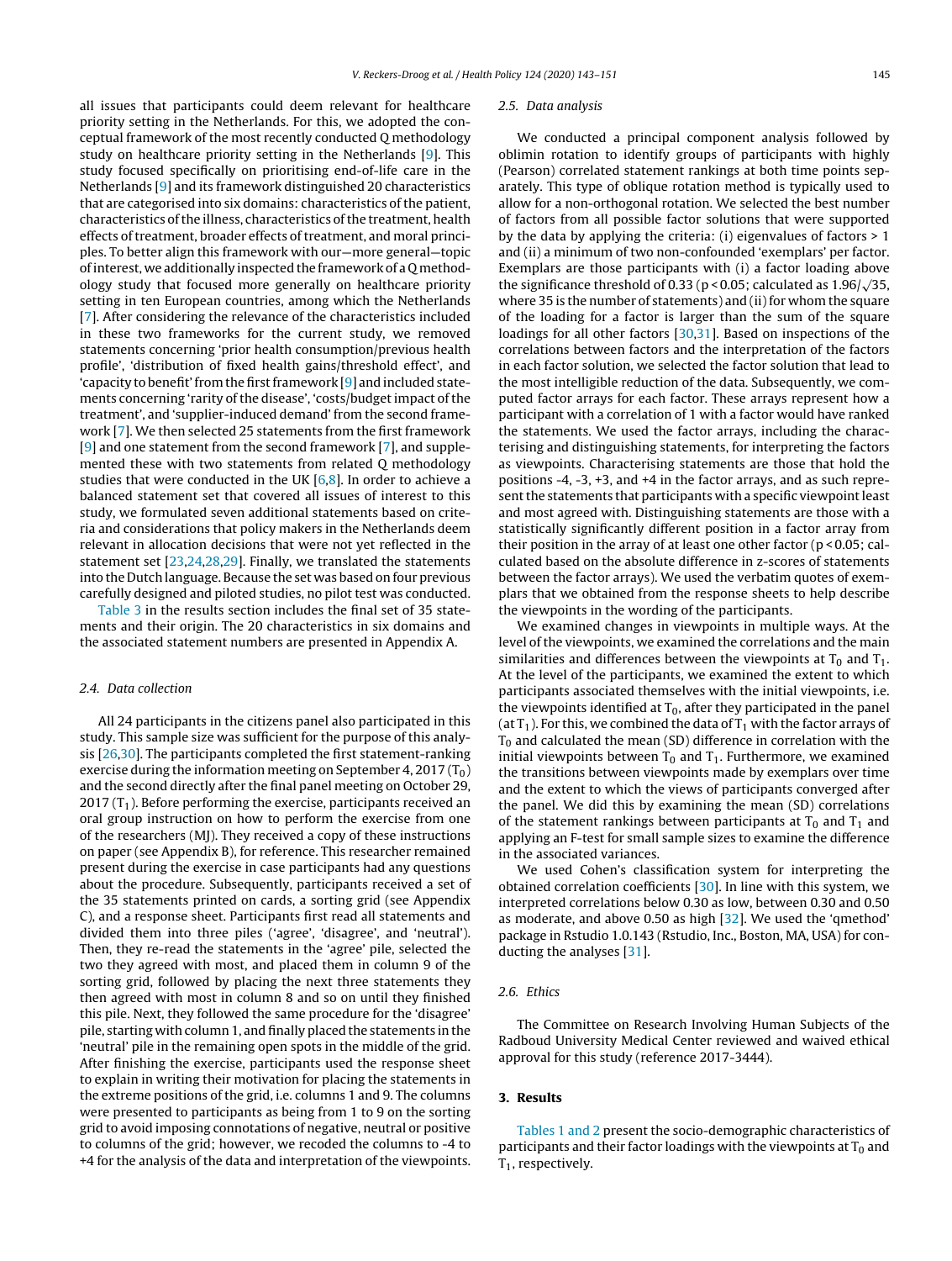## <span id="page-3-0"></span>**Table 1** Panel characteristics  $(n=24)^{a}$

|                              | $n(\mathcal{X})$ | Mean(SD)    | Min  | Max  |
|------------------------------|------------------|-------------|------|------|
| Age (Years)                  |                  | 44.5 (17.4) | 20.0 | 72.0 |
| Sex (Female)                 | 12(50.0)         |             |      |      |
| Education level <sup>b</sup> |                  |             |      |      |
| Middle                       | 9(37.5)          |             |      |      |
| High                         | 15(62.5)         |             |      |      |

a Participants were distributed equally across the eight mentality groups and, therefore, this characteristic is omitted from the table.

 $<sup>b</sup>$  Middle = middle vocational and secondary school, High = higher vocational and</sup> academic education.

[Table](#page-4-0) 3 presents the factor arrays, including the characterising and distinguishing statements. Below, we describe the viewpoints before and after the panel and discuss the changes in viewpoints. We present the numbers of the most relevant statements within parenthesis with a hashtag  $($ # $)$ , followed by their position in a factor array, e.g.(#1,+4). Distinguishing statements are presented with an additional asterisk, e.g. (#1,+4\*). Verbatim quotes of exemplars are presented within quotation marks, followed by their identification number, e.g. (id2).

## 3.1. Viewpoints before the panel

At  $T_0$ , we identified three factors that together explained 61.6 % ofthe variance in the statement rankings. The correlations between the factors were low to moderate ( $\rho$ =0.14 for 1 vs. 2,  $\rho$ = $-0.01$ for 1 vs. 3,  $\rho$ = $-0.30$  for 2 vs. 3). The factors had 12, eight, and three exemplars, respectively. Factor 3 had two positive exemplars (id9 and id10) and one negative exemplar (id8) and was, therefore, interpreted as being bipolar. One participant (id6) was statistically significantly associated with factor 1; however, did not meet the second criterion for being identified as an exemplar.

#### **Table 2**

Factor loadings at  $T_0$  and  $T_1$  (n = 24).

#### 3.1.1. Viewpoint 1

People with viewpoint 1 considered access to healthcare as a right and believed that everyone should have equal access to healthcare. According to people with this view access should solely be based on patients' need for care and not on their personal characteristics, such as their gender, age, ethnicity (#16,+3; #18,−3), lifestyle (#19,−4\*; #28,−4\*), or socio-economic status (#13,−3). "Everyone has a right to healthcare [and] personal characteristics are not important at all" (id7). As prioritisation in healthcare should be based on patients' need for care, "there should be no discrimination [between patients]" (id24). People with this view believed that healthcare costs should play no role in priority setting as "you cannot regard a life in an economic way" (id4). If there is a way of helping patients, it is morally wrong to deny them this treatment (#14,+3\*). People holding this view did not believe that a treatment should receive less priority if the total costs of treating a disease (for all patients) are high (#31,−3). Rather, if a treatment is costly in relation to its benefits, but is the only treatment available, it should still be provided (#21,+3\*). People with this view also believed that patients' choice for treatment should be supported, even if it is very costly in relation to its benefits  $(\#11, +2^*)$ . "Everyone has a right to healthcare; even when there is no or little treatment benefit you cannot deny treatment [to patients]!" (id13). They emphasised that you cannot put a price on life (#17,+4) and if it is possible to save a life, every effort should be made to do so (#29,+4). "Regardless of money, if it is possible, a life has to be saved" (id18).

# 3.1.2. Viewpoint 2

People with viewpoint 2 believed that everyone has a right to healthcare, but that this does not mean that everything can always be reimbursed  $(\#25, +3^*)$ . "Everyone is insured and has  $[$ ...] a right to healthcare, but not everything can always be covered by the [public health] insurance" (id15). As "healthcare costs keep rising, there should be restricting measures" (id21). People with this view emphasised the importance of the effectiveness of treatments.

|                              | Views at $T_0$ |         |          | Views at $T_1$ |                |          |  |
|------------------------------|----------------|---------|----------|----------------|----------------|----------|--|
| id                           |                | 2       | 3        |                | $\overline{2}$ | 3        |  |
|                              | $0.74*$        | 0.02    | $-0.28$  | $0.85*$        | $-0.17$        | 0.10     |  |
| 2                            | $0.72*$        | 0.00    | 0.19     | 0.32           | 0.37           | $-0.33$  |  |
| 3                            | 0.50           | $0.55*$ | $-0.06$  | 0.16           | $0.67*$        | $-0.35$  |  |
| 4                            | $0.58*$        | 0.46    | 0.25     | $0.80*$        | 0.14           | 0.27     |  |
| 5                            | $0.94*$        | $-0.20$ | $-0.01$  | $0.66*$        | 0.14           | $-0.39$  |  |
| 6                            | 0.37           | 0.28    | 0.28     | 0.03           | $0.69*$        | $-0.23$  |  |
| 7                            | $0.77*$        | 0.21    | $-0.15$  | 0.42           | 0.47           | 0.25     |  |
| 8                            | 0.31           | 0.28    | $-0.52*$ | 0.21           | $0.49*$        | 0.10     |  |
| 9                            | $-0.13$        | 0.03    | $0.71*$  | 0.12           | 0.14           | $0.54*$  |  |
| 10                           | $-0.01$        | $-0.01$ | $0.82*$  | 0.14           | $-0.13$        | $-0.22$  |  |
| 11                           | $-0.16$        | $0.89*$ | 0.10     | 0.13           | $0.73*$        | 0.02     |  |
| 12                           | $-0.09$        | $0.79*$ | $-0.18$  | $-0.38$        | $0.85*$        | 0.01     |  |
| 13                           | $0.81*$        | $-0.04$ | 0.21     | $0.62*$        | $-0.03$        | $-0.37$  |  |
| 14                           | $0.62*$        | $-0.31$ | 0.39     | 0.30           | 0.11           | $-0.73*$ |  |
| 15                           | 0.20           | $0.76*$ | 0.02     | $0.59*$        | 0.42           | 0.13     |  |
| 16                           | $0.91*$        | $-0.01$ | $-0.17$  | $0.60*$        | 0.36           | $-0.01$  |  |
| 17                           | $0.75*$        | $-0.13$ | 0.04     | 0.40           | 0.05           | $0.63*$  |  |
| 18                           | $0.84*$        | 0.06    | 0.00     | $0.86*$        | $-0.08$        | $-0.22$  |  |
| 19                           | 0.47           | $0.63*$ | 0.07     | 0.18           | $0.83*$        | $-0.03$  |  |
| 20                           | 0.25           | $0.48*$ | 0.11     | $-0.02$        | $0.78*$        | $-0.03$  |  |
| 21                           | $-0.28$        | $0.78*$ | $-0.25$  | $-0.13$        | $0.73*$        | 0.38     |  |
| 22                           | $0.78*$        | $-0.01$ | $-0.14$  | $0.85*$        | $-0.05$        | 0.03     |  |
| 23                           | 0.05           | $0.68*$ | 0.01     | 0.15           | 0.54           | 0.53     |  |
| 24                           | $0.72*$        | 0.22    | 0.13     | 0.47           | 0.26           | $-0.42$  |  |
| Explained variance (%)       | 33.6           | 19.2    | 8.8      | 22.6           | 22.5           | 11.1     |  |
| Exemplars <sup>a</sup> $(n)$ | 12             | 8       | 3        | 8              | 8              | 3        |  |

<sup>a</sup> The factor loadings of exemplars are indicated with an asterisk (\*). These loadings meet the following two criteria: (i) the loading is above the significance threshold of 0.33 (p < 0.05, calculated as 1.96/√35, where 35 is the number of statements) and (ii) the square of the loading for a factor is larger than the sum of the square loadings for all other factors [[28,29\].](#page-8-0)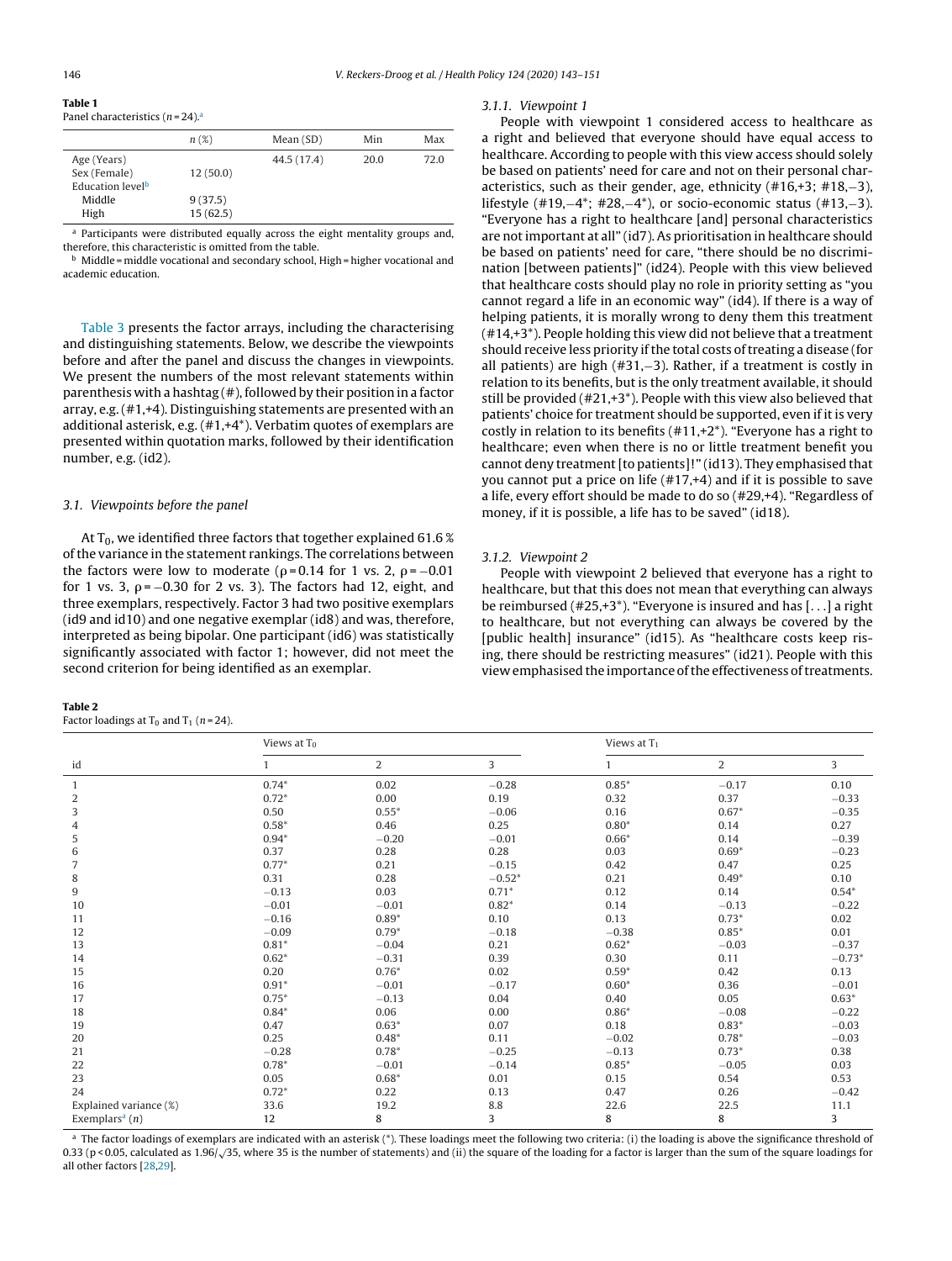#### <span id="page-4-0"></span>**Table 3** Factor arrays at  $T_0$  and  $T_1$ .

|                |                                                                                                                                                                |                   |                   | Views at $T_0$    |                   |                   | Views at $T_1$    |  |  |
|----------------|----------------------------------------------------------------------------------------------------------------------------------------------------------------|-------------------|-------------------|-------------------|-------------------|-------------------|-------------------|--|--|
|                | Statement                                                                                                                                                      | $\mathbf{1}$      | $\overline{2}$    | 3                 | $\mathbf{1}$      | $\overline{2}$    | 3                 |  |  |
| $\mathbf{1}$   | Younger people should be given priority over older people, because they haven't had their fair share of health yet. <sup>a</sup>                               | $-2*$             | $-3$              | $+1$              | $-2$              | $-3$              | $+2*$             |  |  |
| $\overline{2}$ | Children's health should be given priority over adults' health. <sup>a</sup>                                                                                   | $-2*$             | $-2$              | $+4$              | $-1$ <sup>*</sup> | $-3*$             | $+2*$             |  |  |
| 3              | Individual responsibility should not be taken into account because people don't always have control over their way of                                          | $+1$ <sup>*</sup> | $0^*$             | $-4*$             | $+1$ <sup>*</sup> | $-2$              | $-2$              |  |  |
|                | living. <sup>a</sup>                                                                                                                                           |                   |                   |                   |                   |                   |                   |  |  |
| 4              | The health system should be about looking after those patients in greatest need. <sup>a</sup>                                                                  | $\bf{0}$          | 0                 | $-1$              | $+1$              | $\mathbf{0}$      | $+1$              |  |  |
| 5              | Priority should be given to those treatments that generate the most health. <sup>a</sup>                                                                       | $0^*$             | $+2*$             | $-2*$             | $+1$              | $\mathbf{0}$      | $+3*$             |  |  |
| 6              | Priority should be given to restoring health to a level that is sufficient for people to participate in their usual activities. <sup>a</sup>                   | $+1$              | $+2$              | $+1$              | $+1$              | $+2$              | $0^*$             |  |  |
| $\overline{7}$ | Priority should be given to preventive healthcare. <sup>c</sup>                                                                                                | $+1$              | $+4*$             | $\mathbf{0}$      | $+2$              | $+1$              | $0^*$             |  |  |
| 8              | Patients with a family should be prioritised because their treatments will benefit others as well as the patient                                               | $-1$              | $-2$              | $+3*$             | $-4$              | $-4$              | $0^*$             |  |  |
|                | themselves. <sup>a</sup>                                                                                                                                       |                   |                   |                   |                   |                   |                   |  |  |
| 9              | Treatments that are very costly in relation to their health benefits should not be reimbursed. <sup>a</sup>                                                    | $-2$              | $+1$ <sup>*</sup> | $-1$              | $-2*$             | $-1$ <sup>*</sup> | $+3*$             |  |  |
| 10             | The health system should restrict itself to treatments that have proven to bring about health gains. <sup>e</sup>                                              | $-1$ <sup>*</sup> | $+1$ <sup>*</sup> | $-4*$             | $\mathbf{0}$      | $+1$              | $+3*$             |  |  |
| 11             | We should support patients' choice for treatment, even if it is very costly in relation to its health benefits. <sup>a</sup>                                   | $+2*$             | $-2$              | $-2$              | $0^*$             | $-2$              | $-2$              |  |  |
| 12             | It's important to respect the wishes of patients who feel they should take every opportunity to extend their life. <sup>a</sup>                                | $+2*$             | $-3^*$            | $0^*$             | $+1$ <sup>*</sup> | $-2$              | $-2$              |  |  |
| 13             | Poorer people should be given priority because they don't have the same opportunities in life. <sup>a</sup>                                                    | $-3$              | $-4$              | $+1$ <sup>*</sup> | $-4$ <sup>*</sup> | $-4$ <sup>*</sup> | $-1$ <sup>*</sup> |  |  |
| 14             | If there is a way of helping patients, it is morally wrong to deny them this treatment. <sup>a</sup>                                                           | $+3*$             | 0                 | $\mathbf{0}$      | $+4*$             | $0^*$             | $-3*$             |  |  |
| 15             | If you choose to spend a lot of money on a specific patient group, you have to realise that there will be less money left                                      | $+1$              | $+1$              | $+2$              | $+2$              | $+3$              | $+1$              |  |  |
|                | for other patient groups. <sup>e</sup>                                                                                                                         |                   |                   |                   |                   |                   |                   |  |  |
| 16             | Access to healthcare should be based on need for care, not on patient characteristics, such as their gender, age, or                                           | $+3$              | $+2$              | $0^*$             | $+4$              | $+3$              | $-3*$             |  |  |
|                | ethnicity. <sup>a</sup>                                                                                                                                        |                   |                   |                   |                   |                   |                   |  |  |
| 17             | You can't put a price on life. <sup>a</sup>                                                                                                                    | $+4$              | $+1$ <sup>*</sup> | $+4$              | $+2$ <sup>*</sup> | $0^*$             | $-4*$             |  |  |
| 18             | Priority should be given to younger people, because they may benefit from treatment for longer. <sup>a</sup>                                                   | $-3$              | $-4$              | $+2*$             | $-3$              | $-3$              | $+2*$             |  |  |
| 19             | People who live a healthy life should be prioritised over people with an unhealthy lifestyle. <sup>a</sup>                                                     | $-4$ <sup>*</sup> | $+1$              | $+1$              | $-1$ <sup>*</sup> | $\mathbf{0}$      | $+1$              |  |  |
| 20             | People with a severe condition should be treated with priority over people with a non-severe condition. <sup>a</sup>                                           | $+2*$             | $-1$              | $-1$              | $+2$              | $-1$ <sup>*</sup> | $+2$              |  |  |
| 21             | If a treatment is costly in relation to its health benefits, but the only treatment available, it should still be provided. <sup>a</sup>                       | $+3*$             | $-1$              | 0                 | $+3*$             | $0^{**}$          | $-2*$             |  |  |
| 22             | There is no sense in saving lives if the quality of those lives will be really bad. <sup>a</sup>                                                               | $0^*$             | $+2*$             | $-3*$             | $0^*$             | $+2*$             | $+4*$             |  |  |
| 23             | There is no point in providing treatments that do not generate considerable health benefits. $e^{\phi}$                                                        | $0^*$             | $+3*$             | $-2^{*}$          | $0^*$             | $+1$ <sup>*</sup> | $+4*$             |  |  |
| 24             | Treatment of illnesses that put a high burden on patients' families should receive priority. <sup>a</sup>                                                      | $-1$              | $-1$              | $+3*$             | $-2$              | $-1$              | $-1$              |  |  |
| 25             | Everyone has a right to healthcare, but this doesn't mean that everything can always be reimbursed. <sup>a</sup>                                               | 0                 | $+3*$             | 0                 | $\mathbf{0}$      | $+3*$             | $+1$              |  |  |
| 26             | At the end of life it is more important to provide a death with dignity than treatments that will only extend life for a<br>short period of time. <sup>a</sup> | $0^*$             | $+4*$             | $-3*$             | $0^*$             | $+4*$             | $+1$ <sup>*</sup> |  |  |
|                | The health system should be about getting the greatest health benefit overall for the population. <sup>a</sup>                                                 | $+1*$             | $+3*$             | $-1$ <sup>*</sup> |                   | $+2*$             | 0                 |  |  |
| 27<br>28       |                                                                                                                                                                | $-4$ <sup>*</sup> | $0^*$             | $+2*$             | $-1$<br>$-2$      | $+1$ <sup>*</sup> | $-1$              |  |  |
|                | People who are ill through no fault of their own should receive priority over people who in some way are responsible<br>for their own illness. <sup>a</sup>    |                   |                   |                   |                   |                   |                   |  |  |
| 29             | If it is possible to save a life, every effort should be made to do so. <sup>a</sup>                                                                           | $+4$              | $-3*$             | $+3$              | $+3*$             | $-1$              | $\Omega$          |  |  |
| 30             | People can pay for inexpensive treatments out of pocket. <sup>e</sup>                                                                                          | $-1$              | $-1$              | $-1$              | $\mathbf{0}$      | $+4*$             | $\mathbf{0}$      |  |  |
| 31             | If the total costs of treating a disease (for all patients) are high, this treatment should receive less priority. <sup>e</sup>                                | $-3$              | $-1$              | $-2$              | $-1$              | $-1$              | $\mathbf{0}$      |  |  |
| 32             | A treatment may cost more if it is not only beneficial for the patient but also for society. <sup>e</sup>                                                      | $-1*$             | $0^*$             | $+2$ <sup>*</sup> | $-3$              | $+1$ <sup>*</sup> | $-3$              |  |  |
| 33             | Priority should be given to people with rare diseases, even when these diseases do not necessarily cause more health                                           | $0^*$             | $-2$              | $-3$              | $-3$              | $-2$              | $-1$              |  |  |
|                | damage than more common ones. <sup>b</sup>                                                                                                                     |                   |                   |                   |                   |                   |                   |  |  |
| 34             | Medical tests for the early detection of diseases that often lead to unnecessary treatments should not be reimbursed. <sup>e</sup>                             | $-2^{*}$          | $\mathbf{0}$      | $\mathbf{0}$      | $-1$ <sup>*</sup> | $+2*$             | $-4*$             |  |  |
| 35             | If a treatment is the only available treatment for a disease, it should be reimbursed. <sup>d</sup>                                                            | $+2*$             | $\Omega$          | $+1$              | $+3*$             | $0^*$             | $-2*$             |  |  |
|                |                                                                                                                                                                |                   |                   |                   |                   |                   |                   |  |  |

<sup>a</sup> Statement from Wouters et al. [[9\].](#page-8-0)

<sup>b</sup> Statement from Van Exel et al. [\[7\].](#page-8-0)

Statement from Baker et al. [[6\].](#page-8-0)

<sup>d</sup> Statement from McHugh et al. [[8\].](#page-8-0)

Based on considerations that the Dutch Health Care Institute deemed relevant in the reimbursement cases.

Distinguishing statement, i.e. statement with a statistically significantly different position in a factor array from their position in the array of at least one other factor  $(p < 0.05)$ .

The health system should be about getting the greatest benefit overall for society  $(\#27, +3^*)$  and there is no point in providing treatments that do not generate considerable health benefits (#23,+3\*). Accordingly, they support prioritisation based on treatment characteristics, such as the type and size of health gains from treatment, but like viewpoint 1, they oppose prioritisation based on patient characteristics, such as their age (#18,−4). They further emphasised that, at the end of life, it is more important to provide a death with dignity than treatments that may extend life only for a short period of time (#26,+4\*). They neither believed that, if it is possible to save a life, every effort should be made to do so (#29,−3\*) nor that it is important to respect the wishes of patients who feel they should take every opportunity to extend their life (#12,−3\*). They do believe that priority should be given to preventive healthcare (#7,+4\*), because "this can save a lot of money" (id12).

## 3.1.3. Viewpoint 3

People with viewpoint 3 were positively oriented towards prioritisation based on patient characteristics, such as their age. They believed that children should be given priority over adults (#2,+4), because they may benefit from treatment longer (#18,+2\*). "Children hold the future and, if [...] a choice has to be made, the child is the first one entitled to receiving care" (id9). However, they opposed prioritisation based on lifestyle (#3,−4\*). People holding this view also found that broader treatment effects should be taken into consideration. They believed that treatment of illnesses that put a high burden on families of patients should receive priority (#24,+3\*), because treating these patients benefits them as well as others (#8,+3\*). Consequently, treatments that are beneficial for both the patient and society should be allowed to cost more (#32,+2\*). Although being positively oriented towards prioritisation in healthcare, they emphasised that you cannot put a price on life (#17,+4) and that, if it is possible to save a life, every effort should be made to do so (#29,+3). They believed there is a sense in saving lives, even if the quality of those lives will be really bad (#22,−3\*), and in providing treatments that do not generate considerable health gains (#23,−2\*).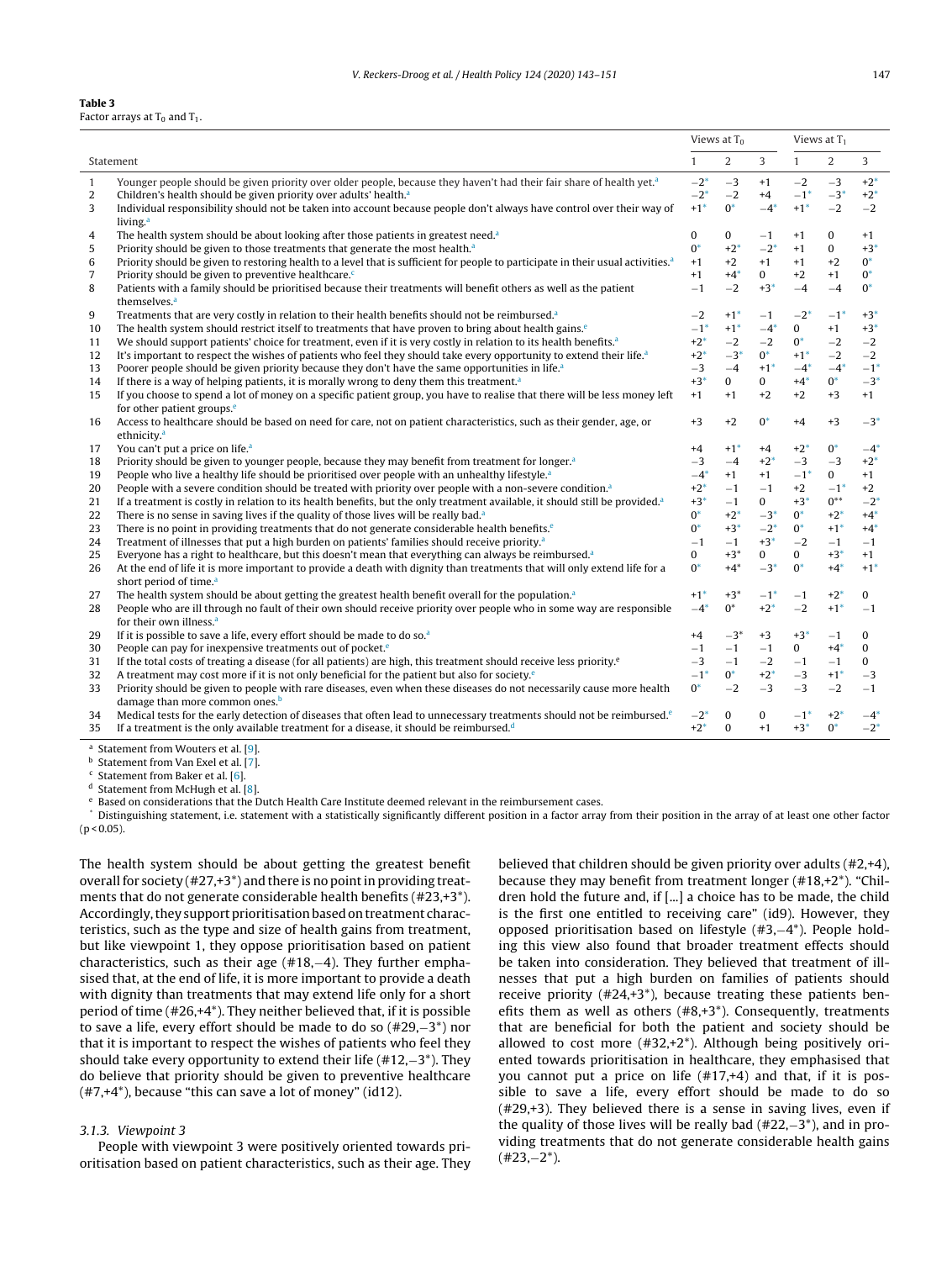In contrast, people who opposed this viewpoint were in favour of priority setting based on lifestyle (#3,−4\*). They also believed that priority should be given to those treatments that generate the most health #5,−2\*) and that the health system should restrict itself to treatments that have proven to bring about health gains (#10,−4\*). "If there is evidence that a treatment is effective, it should always be reimbursed" (id8).

## 3.2. Viewpoints after the panel

At  $T_1$ , we identified three factors that together explained 56.3 % of the variance. The correlations between viewpoints were again low to moderate ( $\rho$  = 0.30 for 1 vs. 2,  $\rho$  =  $-0.18$  for 1 vs. 3,  $\rho$  = 0.06 for 2 vs. 3). The factors had eight, eight, and three exemplars, respectively. Factor 3 had two positive exemplars (id9 and id17) and one negative exemplar (id14) and was, therefore, interpreted as being bipolar. Four participants (id2, id7, id23, and id24) were 'mixed loaders' as they were statistically significantly associated with more than one factor. They did not meet the second criterion for being identified as exemplars. One participant (id10) was a 'null loader' as s/he was not statistically significantly associated with any of the factors.

Factors 1 and 2 at  $T_1$  strongly resembled factors 1 and 2 at  $T_0$ with  $\rho$ =0.84 and  $\rho$ =0.78, and hence can be regarded as slightly different manifestations of their corresponding viewpoints at  $T_0$ . Therefore, we describe only the main similarities and differences between these viewpoints at  $T_0$  and  $T_1$ . The correlation between factors 3 at T $_{\rm 0}$  and T $_{\rm 1}$  was p=0.32 and, therefore, we regard and describe factor 3 at  $T_1$  as a newly emerged viewpoint.

### 3.2.1. Viewpoint 1

Before the panel, people with viewpoint 1 emphasised equal access to care and that all treatments should be available for patients. Like people with this view before the panel, people with viewpoint 1 at  $T_1$  believed that it is morally wrong to deny patients treatment, if there is a way of helping them  $(\#14, +4^*)$  or if a treatment is the only one available (#35,+3\*). They also believed that access to care should be based on need and not on patient characteristics, such as their gender, age, ethnicity (#16,+4), or or socio-economic status (#13,−4\*). However, people with this view less were strongly opposed to prioritisation based on lifestyle than those with viewpoint 1 at  $T_0$  (#19,−1<sup>\*</sup>; #28,−2) and more strongly opposed to prioritisation based on characteristics of the illness, such as its rarity (#33,−3). They were notably more considerate of treatment costs. They believed less strongly that you cannot put a price on life  $(\#17, +2^*)$  and that treatment should always be supported, even if it is very costly in relation to its health benefits  $(411,0^*)$ . They also believed less strongly that a treatment may cost more if it is not only beneficial for a patient but also for society (#32,−3).

## 3.2.2. Viewpoint 2

Before the panel, people with viewpoint 2 believed that everyone has an equal right to healthcare and emphasised the importance of treatment effectiveness and efficiency. Like people with this view before the panel, people with viewpoint 2 at  $T_1$  believed that everyone has a right to healthcare, but that this does not mean that everything can always be reimbursed (#25,+3\*). "There simply is a limited budget [and] choices have to be made" (id19). People with this view believed that access to care should be based on need for care and not on patient characteristics, such as their gender, age, ethnicity (#16,+3; +18,−3), or socio-economic status (#13,−4\*). However, people with this view were less strongly opposed to prioritisation based on lifestyle (#3,−2). They believed more strongly than those with viewpoint 2 at  $T_0$  that inexpensive treatments can be paid out of pocket (#30,+4) as "it is relatively

cheap" (id6) and "does not really affect patients' disposable income" (id12). They also believed more strongly that medical tests for the early detection of diseases that often lead to unnecessary treatments, should not be reimbursed (#34,+2\*) and that if you choose to spend a lot of money on a specific patient group, you have to realise there will be less money left for other groups (#15,+3). For people with this viewpoint, it was "more important that patients can die with dignity" (id20) than to extend life for a short period of time (#26,+4\*).

#### 3.2.3. Viewpoint 3

People with viewpoint 3 at  $T_1$  believed that prioritisation should be based on the health effect of treatment and patient characteristics such as their gender, age, and ethnicity  $(\#1, +2^*; \#2, +2^*)$ #13,−1\*; #16,−3\*; #18,+2\*), and lifestyle (#3,−2; #19,+1; #28,−1). "People do have control over their lives, they cannot live recklessly and still benefit" (id9). According to people with this view, the health system should restrict itself to treatments that have proven to bring about health gains (#10,+3\*). They considered treatments that generate the most health to be the most important  $(\texttt{\#5},\texttt{+3}^*)$  and believed there is neither a point in providing treatments that do not generate significant health gains (#23,+4\*), nor in saving lives if the quality of those lives will be really bad (#22,+4\*). People with this view did not agree with the statements that you cannot put a price on life (#17, $-4^*$ ) and that it is morally wrong to deny patients treatment (#14,−3). They believed that treatments that are very costly in relation to their health gain should not be reimbursed  $(\texttt{\#9},\texttt{+3*}).$ Nonetheless, they disagreed that medical tests for the early detection of diseases, that often lead to unnecessary treatments, should not be reimbursed (#34,−4\*).

In contrast, people who opposed this viewpoint believed that "costs are not the only thing that matters" (id14). If a treatment is the only available treatment for a disease it should be reimbursed and if it is not only beneficial for the patient but also for society it may cost more (#32,–3; #35,–2<sup>\*</sup>). "If costs need to be taken into account, people can pay for inexpensive treatments themselves in order to reimburse expensive treatments [from public funding]" (id14).

## 3.3. Association with initial viewpoints

The mean (SD) correlation between participants' statement rankings at T<sub>0</sub> and T<sub>1</sub> was 0.57 (0.17), ranging from 0.19 to 0.78 (see Appendix D). For 18 participants the correlation between  $T_0$ and  $T_1$  was strong, for three moderate, and for another three low. Although none of the participants ranked the statements in exactly the same way, these relatively high correlations indicate that the views of most participants were largely similar before and after the panel.

[Table](#page-6-0) 4 presents the extent to which participants associated themselves with the initial viewpoints, i.e. the viewpoints from before the panel (at  $T_0$ ), after they participated in the panel (at  $T_1$ ). These results show that most participants (n=19) correlated less strongly with the initial viewpoint 1 at  $T_1$ , with a mean (SD) decrease in correlation of 0.08 (0.21). Of the participants, 17 correlated more strongly with the initial viewpoint 2 at  $T_1$  with a mean (SD) increase in correlation of 0.07 (0.21) and 18 correlated less strongly with the initial viewpoint 3 at  $T_1$ , with a mean (SD) decrease in correlation of 0.15 (0.22).

[Table](#page-6-0) 5 presents the transitions between viewpoints made by exemplars over time. These results show that of the 12 exemplars with viewpoint 1 at  $T_0$ , seven made no transition and still adhered to this viewpoint, two changed their view to viewpoint 3, and three were no longer associated with one of the viewpoints at  $T_1$ . Of the eight exemplars with viewpoint 2, six made no transition and still adhered to this viewpoint, one changed his/her view to viewpoint 1,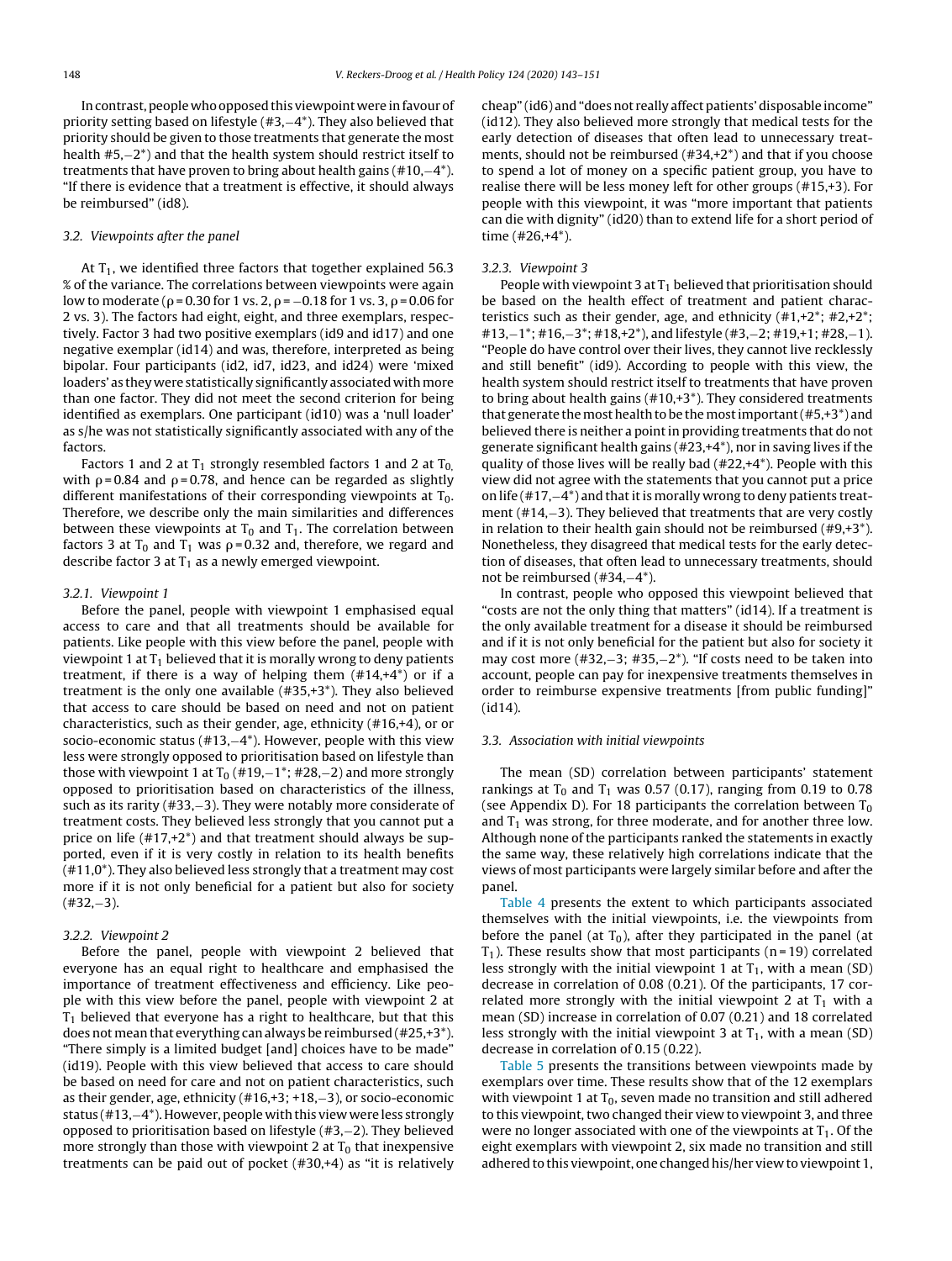## <span id="page-6-0"></span>**Table 4**

Factor loadings on the initial viewpoints (i.e. the views identified at  $T_0$ ) before (at  $T_0$ ) and after (at  $T_1$ ) the panel and the difference in factor loadings between the two time points  $(n=24)$ .

|                      | View 1 at $T_0$ |         |               | View 2 at $T_0$ |         |             | View 3 at $T_0$ |           |               |
|----------------------|-----------------|---------|---------------|-----------------|---------|-------------|-----------------|-----------|---------------|
| id                   | $T_0^a$         | $T_1$   | $T_1 - T_0$   | $T_0^a$         | $T_1$   | $T_1 - T_0$ | $To^a$          | $T_1$     | $T_1 - T_0$   |
| $\mathbf{1}$         | 0.74            | 0.73    | $-0.02$       | 0.02            | 0.24    | 0.23        | $-0.28$         | $-0.01$   | 0.27          |
| 2                    | 0.72            | 0.42    | $-0.30$       | 0.00            | 0.12    | 0.12        | 0.19            | 0.04      | $-0.15$       |
| 3                    | 0.50            | 0.35    | $-0.15$       | 0.55            | 0.57    | 0.02        | $-0.06$         | $-0.11$   | $-0.05$       |
| 4                    | 0.58            | 0.49    | $-0.09$       | 0.46            | 0.28    | $-0.18$     | 0.25            | 0.01      | $-0.25$       |
| 5                    | 0.94            | 0.80    | $-0.14$       | $-0.20$         | 0.22    | 0.42        | $-0.01$         | $-0.10$   | $-0.09$       |
| 6                    | 0.37            | 0.29    | $-0.08$       | 0.28            | 0.49    | 0.22        | 0.28            | $-0.16$   | $-0.44$       |
| $\overline{7}$       | 0.77            | 0.37    | $-0.41$       | 0.21            | 0.51    | 0.30        | $-0.15$         | $-0.42$   | $-0.27$       |
| 8                    | 0.31            | 0.28    | $-0.03$       | 0.28            | 0.44    | 0.17        | $-0.52$         | $-0.18$   | 0.34          |
| 9                    | $-0.13$         | $-0.09$ | 0.04          | 0.03            | 0.11    | 0.08        | 0.71            | 0.11      | $-0.59$       |
| 10                   | $-0.01$         | 0.11    | 0.12          | $-0.01$         | $-0.21$ | $-0.20$     | 0.82            | 0.77      | $-0.05$       |
| 11                   | $-0.16$         | 0.26    | 0.42          | 0.89            | 0.59    | $-0.30$     | 0.10            | $-0.04$   | $-0.13$       |
| 12                   | $-0.09$         | $-0.28$ | $-0.19$       | 0.79            | 0.46    | $-0.33$     | $-0.18$         | $-0.25$   | $-0.07$       |
| 13                   | 0.81            | 0.73    | $-0.08$       | $-0.04$         | 0.03    | 0.07        | 0.21            | 0.14      | $-0.06$       |
| 14                   | 0.62            | 0.54    | $-0.08$       | $-0.31$         | $-0.13$ | 0.18        | 0.39            | 0.40      | 0.01          |
| 15                   | 0.20            | 0.59    | 0.39          | 0.76            | 0.53    | $-0.23$     | 0.02            | $-0.23$   | $-0.24$       |
| 16                   | 0.91            | 0.56    | $-0.34$       | $-0.01$         | 0.28    | 0.29        | $-0.17$         | $-0.31$   | $-0.14$       |
| 17                   | 0.75            | 0.19    | $-0.55$       | $-0.13$         | 0.14    | 0.28        | 0.04            | $-0.22$   | $-0.26$       |
| 18                   | 0.84            | 0.71    | $-0.13$       | 0.06            | 0.08    | 0.02        | 0.00            | 0.04      | 0.04          |
| 19                   | 0.47            | 0.31    | $-0.16$       | 0.63            | 0.71    | 0.08        | 0.07            | $-0.26$   | $-0.33$       |
| 20                   | 0.25            | 0.19    | $-0.06$       | 0.48            | 0.70    | 0.22        | 0.11            | $-0.27$   | $-0.38$       |
| 21                   | $-0.28$         | $-0.15$ | 0.13          | 0.78            | 0.59    | $-0.19$     | $-0.25$         | $-0.24$   | 0.01          |
| 22                   | 0.78            | 0.68    | $-0.11$       | $-0.01$         | 0.24    | 0.24        | $-0.14$         | $-0.12$   | 0.02          |
| 23                   | 0.05            | 0.04    | $-0.02$       | 0.68            | 0.79    | 0.11        | 0.01            | $-0.28$   | $-0.29$       |
| 24                   | 0.72            | 0.57    | $-0.16$       | 0.22            | 0.19    | $-0.02$     | 0.13            | $-0.34$   | $-0.47$       |
| Mean (SD) difference | <b>NA</b>       | NA      | $-0.08(0.21)$ | <b>NA</b>       | NA      | 0.07(0.21)  | NA              | <b>NA</b> | $-0.15(0.22)$ |

NA, Not Applicable.

<sup>a</sup> These factor loadings correspond with the factor loadings at  $T_0$  presented in [Table](#page-3-0) 2.

| $\sim$<br>. . | ۰. |
|---------------|----|
|---------------|----|

Transition matrix of exemplars' views.

|                |                          | Views at $T_1$ |           |           |                          |       |
|----------------|--------------------------|----------------|-----------|-----------|--------------------------|-------|
|                |                          |                | 2         | 3         | No distinct<br>viewpoint | Total |
|                |                          | 7              | <b>NA</b> | 2         | 3                        | 12    |
|                | 2                        |                | 6         | <b>NA</b> |                          | 8     |
| Views at $T_0$ | 3                        | <b>NA</b>      | 1         | 1         |                          | 3     |
|                | No distinct<br>viewpoint | <b>NA</b>      | 1         | <b>NA</b> | <b>NA</b>                | 1     |
|                | Total                    | 8              | 8         | 3         | 5                        | 24    |

NA, Not Applicable.

and one was no longer associated with one of the viewpoints at  $T_1$ . Of the three exemplars with viewpoint 3, none still adhered to this viewpoint at  $T_1$ . One exemplar changed his/her view to viewpoint 2, one changed his/her view to the new viewpoint 3, and one was no longer associated with one of the viewpoints at  $T_1$ .

#### 3.4. Convergence between views

At  $T_0$ , the mean (SD) correlation between participants' statement rankings was 0.32 (0.28), ranging from  $-0.43$  to 0.79. At T<sub>1</sub>, this was 0.32 (0.25), ranging from −0.26 to 0.73. See Appendix E for the correlation matrices of participants' rankings at  $T_0$  and  $T_1$ . The difference in variance decreased marginally between the rankings at both time points ( $p$  < 0.001), indicating some modest convergence between the views of participants over time.

## **4. Discussion**

In this study, we examined whether and how participation in a deliberative panel influenced the views of participants on healthcare priority setting. Our main finding is that participants' views before and after the panel partly remained stable. There was a strong resemblance between two of the three views identified before and after the panel, while the third view was distinctly different at both time points and 18 participants showed high correlation between their views at  $T_0$  and  $T_1$ . Equal access to healthcare, prioritisation based on patients' needs, and the relevance of the size and type of treatment benefits remained important during the course of the panel. We observed two notable changes. Firstly, support for prioritisation in healthcare generally seems to have increased after panel participation. Secondly, participants became more considerate of healthcare costs and of cost-effectiveness as a relevant criterion for setting priorities in healthcare.

To our knowledge, this study is one of the few to examine changes in views on healthcare priority setting through deliberation and the first to do so in the Netherlands. This limits us in our ability to compare our results with those of other studies. However, we can compare our results to two other studies that examined the effect of deliberation on views in the context of healthcare priority setting and two Q methodology studies that examined views on this topic in the Netherlands. Dolan et al. examined the effect of deliberation on views in a sample of 60 patients in the UK [[21\].](#page-8-0) They observed a trend towards treating different patient groups more equally and participants who were initially unwilling to prioritise between patient groups remained so after deliberation. Abelson et al. examined the effect of deliberation in a sample of 46 participants in Canada, by using a controlled design [\[17\].](#page-8-0) They found that participants' views became more susceptible to change when more deliberation was introduced. Participants who changed their view did so in a similar direction, indicating that deliberation may lead to increased consensus among participants. Like in these studies, we found views opposing priority setting that remained relatively stable and that deliberation can lead to changes in viewpoints as well as to convergence between them. Van Exel et al. and Wouters et al. applied Q methodology to examine views on healthcare priority setting in the Netherlands. Like in these studies, we found that members of the public—before deliberation—generally hold a view on priority setting that emphasises the importance of equal access and disregards costs, while some recognise the scarcity of health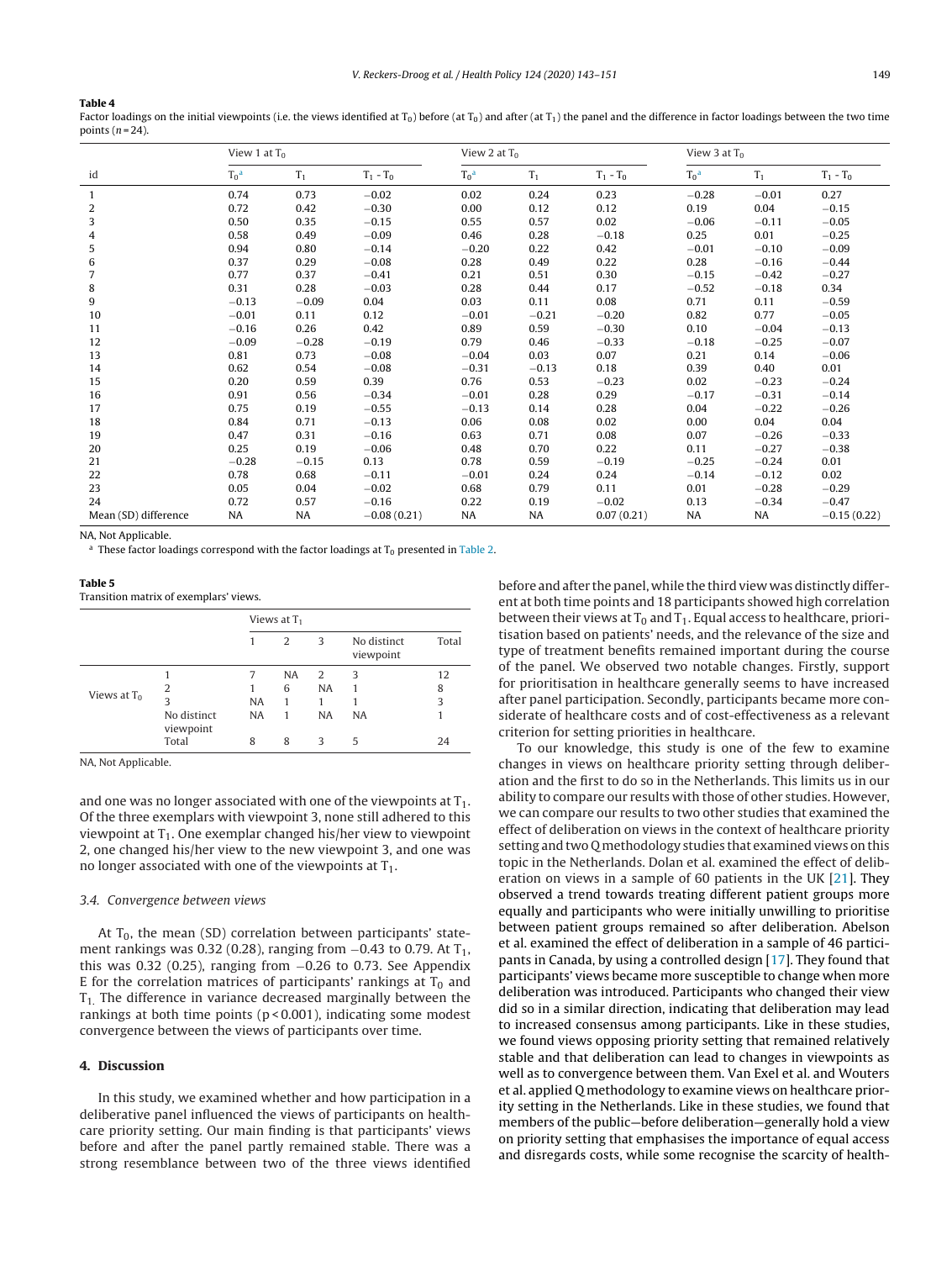care resources and are willing to accept certain criteria for setting priorities [\[7,9\].](#page-8-0)

Before discussing the main strengths and limitations of our study, we would like to reflect on the bipolar nature of viewpoints 3 at  $T_0$  and  $T_1$ . Previous literature shows that there are different ways to deal with the computation and interpretation of bipolar factors. Some have argued that negative exemplars should be excluded from the computation of the factor array as this leads to a clearer, or purer, interpretation of the positive pole of the viewpoint [e.g. [33\].](#page-8-0) Others have argued that negative exemplars should be included in the computation of the factor array. Excluding them would lead to an unbalanced interpretation of the factor, as it no longer fully represents the views of the participants who define the factor (albeit on different sides of the pole) [e.g. [26\].](#page-8-0) Here, we followed the latter argument and chose to retain the negative exemplars in the computation of the factor arrays and the interpretation of the bipolar factors 3 at  $T_0$  and  $T_1$ . In order to explore the implications of this choice, we also inspected a solution excluding the negative exemplars. At  $T_0$ , the correlation between factors 3 with and without negative exemplars was 0.97, and hence these factors seem to portray the same view. At  $T_1$ , the correlation between factors 3 with and without negative exemplars was 0.65 and the positioning of some statements changed considerably. More specifically, compared to the interpretation presented in the Results section, the viewpoint would agree less strongly that personal characteristics should be taken into account in healthcare priority setting (#1,+1\*; #2,+1\*; #13,−4\*; #16,−1\*; #18,+1\*), and more strongly that individual responsibility is relevant (#3,−3\*) and inexpensive treatments can be paid out of pocket (#30,+4). Although excluding the negative exemplar leads to a slightly different viewpoint 3 at  $T_1$ , it remains a new view as compared to viewpoint 3 at  $T_0$ (excluding the negative exemplar;  $\rho$  =  $-0.03$ ) and, therefore, does not affect the main finding of our study.

The main strength of our study lies in the repeated use of Q methodology to examine in depth whether and how deliberation influences views on healthcare priority setting. To our knowledge, this approach has not been applied before, neither in nor outside the field of healthcare. Despite this strength, some limitations need to be discussed. Firstly, although we speak of the 'influence' of deliberation on views, no causal conclusions can be drawn in the absence of a control group. Secondly, the reimbursement cases may have primed the need for setting priorities and the relative importance of certain characteristics after the panel. We do note that the cases were carefully selected to represent all issues participants may have deemed relevant for setting priorities in a broad range of health technologies and patient populations. In that sense, they were aligned with the broad considerations represented in the statement set. Therefore, insofar the cases influenced the statement rankings after the panel, we think this influence is relevant in the context of this study. Finally, lower-educated people are not represented in the panel. However, this is only problematic if they differ from higher-educated people with respect to their susceptibility for deliberation. This we do not know and would be a relevant topic for further research.

Our study contributes to the limited literature on the effect of deliberative methods by giving insight into whether and how deliberation influences views on healthcare priority setting. Based on our results, some questions can be raised regarding the application of deliberative methods in the context of healthcare priority setting. For example, if the purpose is to inform allocation decisions, questions can be raised about the extent to which participants' views over time still represent the actual views of the public. If the latter is desired in a panel, one could argue that the time anyone participates in such a panel should be restricted and that panel participants should regularly be replaced by other members of the public. However, if changes in views, as observed here, are interpreted as the

effect of learning and the purpose is that better informed and more considered views are represented in a panel, it can also be argued that panel members should participate in a panel for a longer period of time. In this case, one could also argue against the application of a deliberative citizens panel and in favour of better information provision to the public and more public debate, through which a similar learning effect perhaps can be achieved in members of the public at large. Notwithstanding, it is important to note that it is unlikely that any one of these approaches will lead to public consensus about allocation decisions. The recurrent finding in the literature that views on priority setting in healthcare differ and can conflict, together with the current finding that views remain diverse and only moderately converge after deliberation, suggests that any allocation decision will probably still be met with opposition from some group in society. Still, insight into the diversity of views is important to be able to understand the opposition that allocation decisions can bring about and how the outcomes of decisions, if so desired, can be better aligned with societal preferences.

We appreciate that, based on the design and results of the current study it remains unclear why exactly participants' views changed and the extent to which their views changed under the influence of, for example, the other participants, information provided, and experts consulted. If changes do not result from the deliberations, but rather from external influences (e.g. from stakeholders, such as experts, patients, and industry), a deliberate panel may have limited additional value as these views usually are already represented in allocation decisions. The crucial question in this context is the purpose of applying deliberative panels. Is it for policy makers to consult citizens or give them a vote in allocation decisions, strengthen the appraisal of available evidence, increase the legitimacy of decisions, or rather to predict or increase public support for the outcomes of such decisions? Regardless of the purpose, it is important that citizens contribute in a way that is complementary to other stakeholders. Although answering these questions lies outside the scope of this paper, they are related to the issue that panel participants may experience (moderate) changes in their viewpoints over time. Moreover, they emphasise that further research is indispensable for applying these methods in a way that contributes to the legitimacy of and public support for allocation decisions in healthcare.

## **5. Conclusions**

Our study showed that participants' views partly remained stable over the course of the panel, specifically regarding equal access to healthcare, prioritisation based on patients' needs, and the importance of the size and type of treatment benefits. Notable changes after deliberation concerned the increased support for prioritisation, consideration of costs, and relevance of a costeffectiveness criterion in allocation decisions. Considering the increasing interest in deliberative methods among policy makers in healthcare and the limited empirical evidence concerning the effect of deliberative methods on participants' views and preferences, further research is required to better understand how deliberative methods can contribute to the legitimacy of and public support for the outcomes of allocation decisions in healthcare.

## **Declaration of Competing Interest**

The authors have no conflicts of interest to declare.

## **Acknowledgements**

The Netherlands Organisation for Scientific Research (NWO) funded this study (grant number 453-14-003). The funders had no